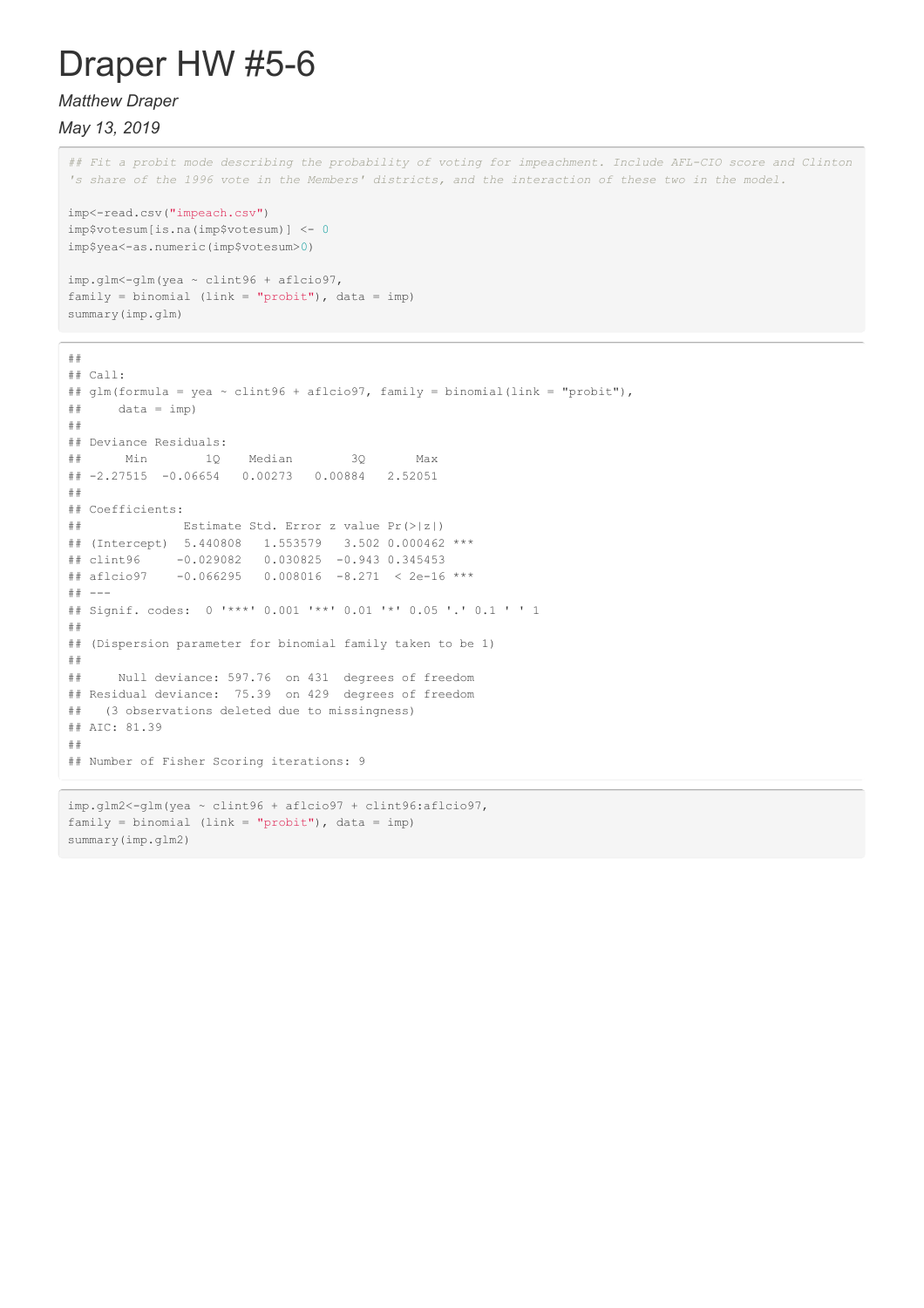```
##
## Call:
## glm(formula = yea ~ clint96 + aflcio97 + clint96:aflcio97, family = binomial(link = "probit"),
\# data = imp)
##
## Deviance Residuals:
## Min 1Q Median 3Q Max
## -2.24873 -0.07821 0.00019 0.00542 2.56818
##
## Coefficients:
## Estimate Std. Error z value Pr(>|z|)
## (Intercept) 8.4528676 5.3878969 1.569 0.1167
## clint96 -0.0890624 0.1066665 -0.835 0.4037
## aflcio97 -0.1057590 0.0641169 -1.649 0.0991
## clint96:aflcio97 0.0007816 0.0012472 0.627 0.5309
\# + - - -## Signif. codes: 0 '***' 0.001 '**' 0.01 '*' 0.05 '.' 0.1 ' ' 1
##
## (Dispersion parameter for binomial family taken to be 1)
##
## Null deviance: 597.758 on 431 degrees of freedom
## Residual deviance: 74.987 on 428 degrees of freedom
## (3 observations deleted due to missingness)
## AIC: 82.987
##
## Number of Fisher Scoring iterations: 9
```
*## Using simulation methods, present a plot describing the in predicted probability of voting for impeachmen* t implied by a change of the AFL-CIO score from 0 to 100 as Clinton's vote share moves across its interquart *ile range.* **library**(ggplot2)

## Warning: package 'ggplot2' was built under R version 3.5.2

```
clint <-c(42, 48, 50.29, 57)predict<-matrix(1:101*length(clint),101,length(clint))
for (i in 1:4)
{score <- 0:100
predict[,i] <- predict(imp.glm,type='response',newdata=data.frame('clint96'=rep(clint[i],101),'aflcio97'=sco
re))}
```

```
data1<-data.frame(pred=c(predict[,1],predict[,2],predict[,3],predict[,4]),clintf=as.factor(c(rep(clint[1],10
1),rep(clint[2],101),rep(clint[3],101),rep(clint[4],101))),score=rep(0:100,4))
```
plot1<-ggplot(data1,aes(x=score,y=pred,colour=clintf))+geom\_line(aes(group=clintf)) plot1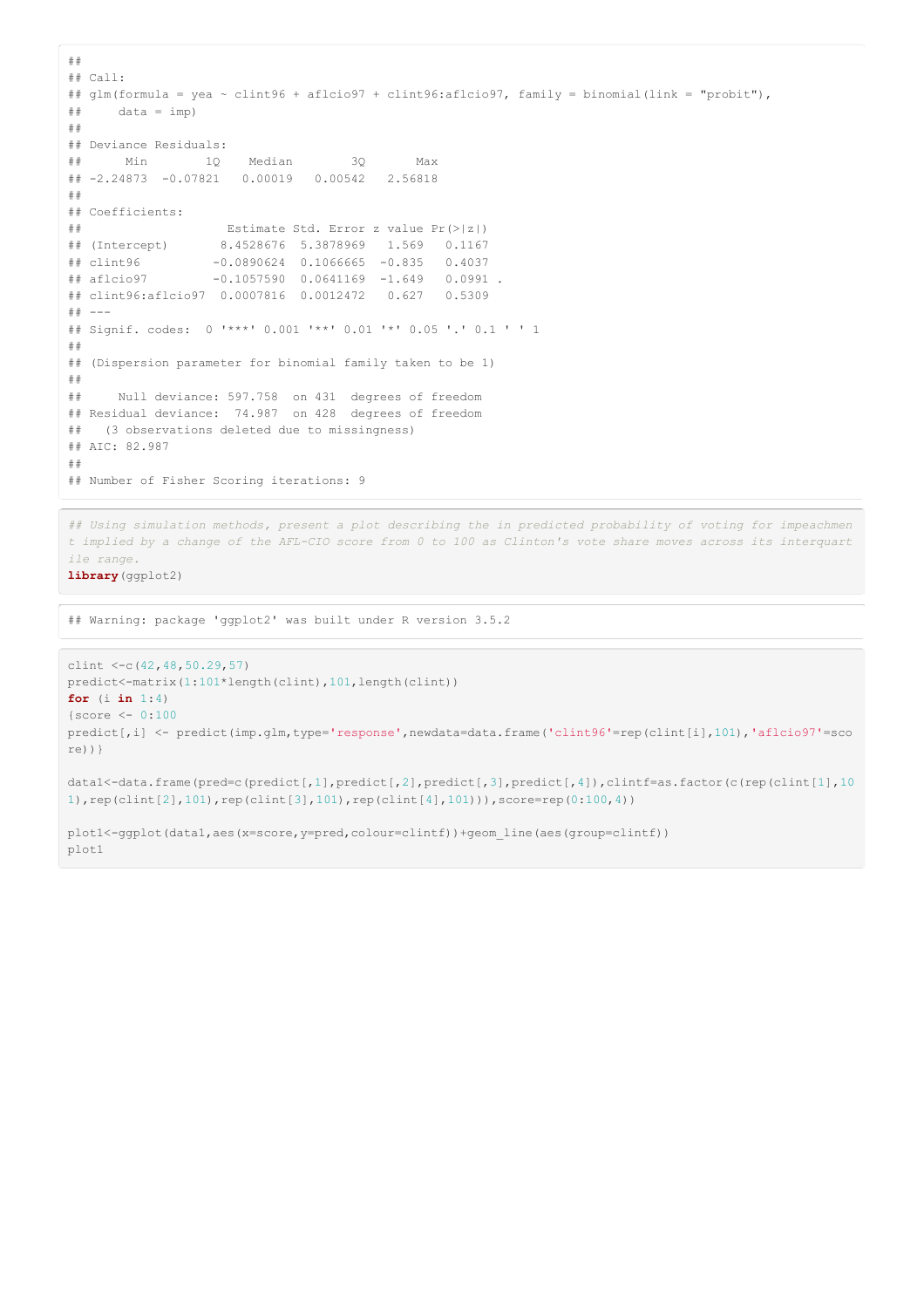

```
library(ggplot2)
clint <-c(42,50,57)
predict<-matrix(1:101*length(clint),101,length(clint))
for (i in 1:3)
{score <- 0:100
predict[,i] <- predict(imp.glm,type='response',newdata=data.frame('clint96'=rep(clint[i],101),'aflcio97'=sco
re))}
```
data1<-data.frame(pred=c(predict[,1],predict[,2],predict[,3]),clintf=as.factor(c(rep(clint[1],101),rep(clint [2],101), rep(clint[3],101)), score=rep(0:100,3)))

## Error in as.factor(c(rep(clint[1], 101), rep(clint[2], 101), rep(clint[3], : unused argument (score = rep  $(0:100, 3)$ 

```
datalow <- cbind(rep(1,101),rep(clint[1],101),0:100,clint[1]*(0:100))
datamiddle <- cbind(rep(1,101),rep(clint[2],101),0:100,clint[2]*(0:100))
datahigh <- cbind(rep(1,101),rep(clint[3],101),0:100,clint[3]*(0:100))
Betas<- coefficients(imp.glm2)
p.hat.low<-p.hat.hi<-p.hat.middle<-NULL
for(i in 1:nrow(datalow)){
    p.hat.low<-cbind(p.hat.low,pnorm(Betas%*%datalow[i,]))
    p.hat.middle<-cbind(p.hat.middle,pnorm(Betas%*%datalow[i,]))
    p.hat.hi<-cbind(p.hat.hi,pnorm(Betas%*%datahigh[i,]))
}
lo.mean<-apply(p.hat.low,2,mean)
hi.mean<-apply(p.hat.hi,2,mean)
lo.ci<-apply(p.hat.low,2,quantile,c(0.025,.975))
mid.ci<-apply(p.hat.middle,2,quantile,c(0.025,.975))
hi.ci<-apply(p.hat.hi,2,quantile,c(0.025,.975))
data1<-data.frame(pred=c(predict[,1],predict[,2],predict[,3],lo.ci[1,],mid.ci[1,],hi.ci[1,],lo.ci[2,],mid.ci
[2,],hi.ci[2,]),clintf=as.factor(rep(c(rep(clint[1],101),rep(clint[2],101),rep(clint[3],101)),3)),score=rep(
rep(0:100,3),3),type=c(rep('prediction',303),rep('confidence',606)))
data1$grp<-paste(data1$clintf,data1$type)
plot1<-ggplot(data1,aes(x=score,y=pred,colour=clintf))+geom_line(aes(group=grp,linetype=type))
```
plot1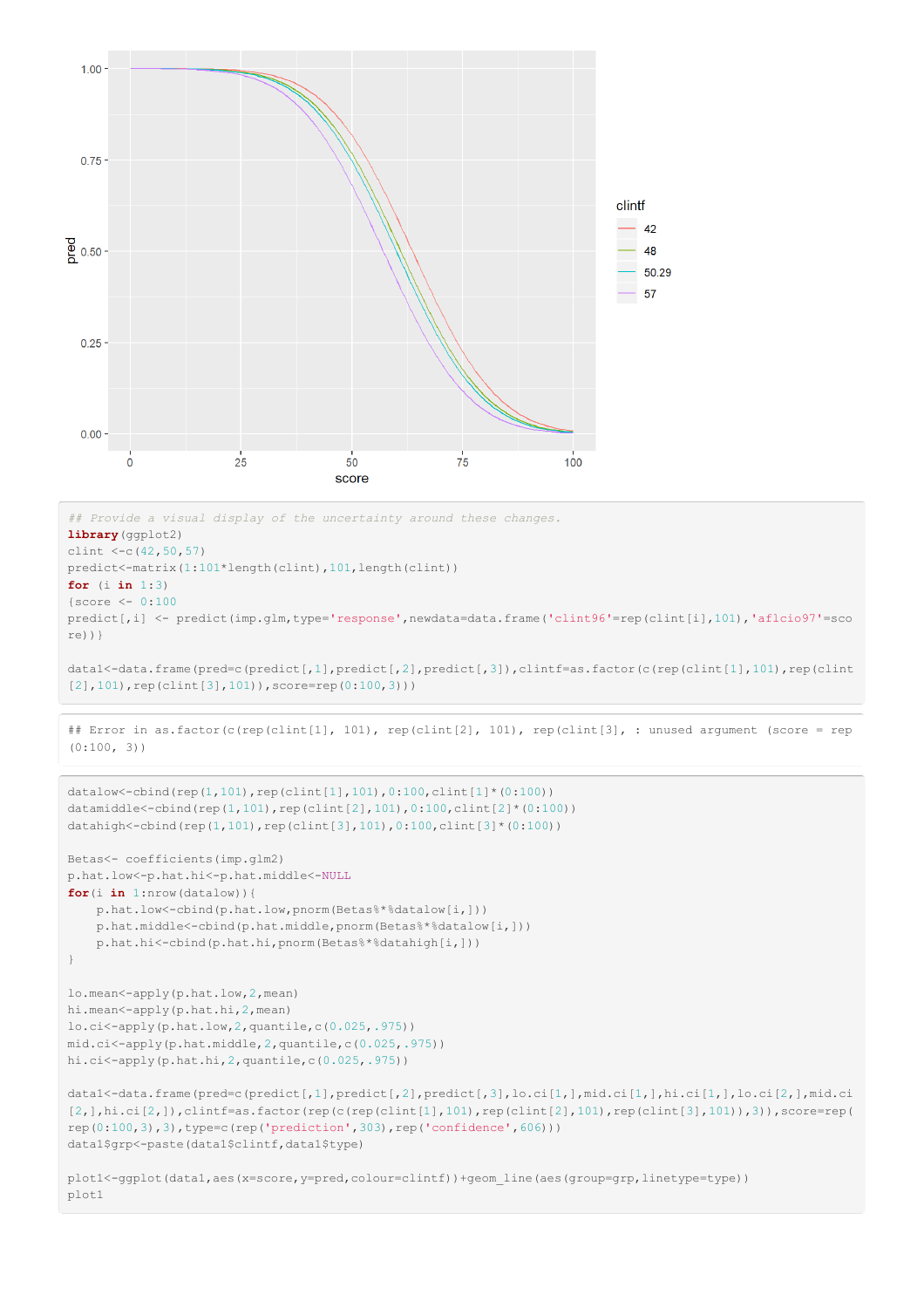

*## Decide which model performs better: one with the multiplicative interaction term included or one without.* Using some of the model selection heuristics covered in class, provide a short justification for your decisi *on.*

We wish to select the model that minimizes information loss. This can be proxied by AIC, and the quantity exp((AICmin ??? AICi)/2) gives us the probability that the ith model minimizes information loss. The model without the interaction term (imp.glm) has an AIC of 81.39, and the model with the interaction term (imp.glm2) has an AIC of 82.99. We prefer the model with the lower AIC (and fewer parameters), though in this case they are very close.

*## Run the following three lines of R code and explain your results.*

## income<-ordered(c("Mid","High","Low"))

```
## This line is creating a nominal variable with three bins, mid, high and low. Since there is an order to t
hese variables, we can fit an ordered logit. If we just had arbitrary category labels then we would have to
use a multinomial logit because the categories would lack a natural ordering.
income
```

```
## [1] Mid High Low
## Levels: High < Low < Mid
```
## However, this code seems to be putting mid, high and low in alphabetical order. That is, High < Low < Mid . This is giving the nominal variable an order, turning it into an ordinal variable (though not in the way we *would expect).* as.numeric(income)

EE

## [1] 3 1 2

## This line is converting the ordinal variable income into a numeric variable with three values. We have as *signed a number to each category, though the order is not what we want.*

## Using Drury's data, use an ordered logit regression to evaluate the success of economic sanctions (result ) as a function of the (log) GNP ratio (gnprat), amount of trade (trade), target GNP cost (tarcst), sender c *ost (cost), and whether there is a cooperative relationship (coop).*

**library**(MASS)

## Warning: package 'MASS' was built under R version 3.5.3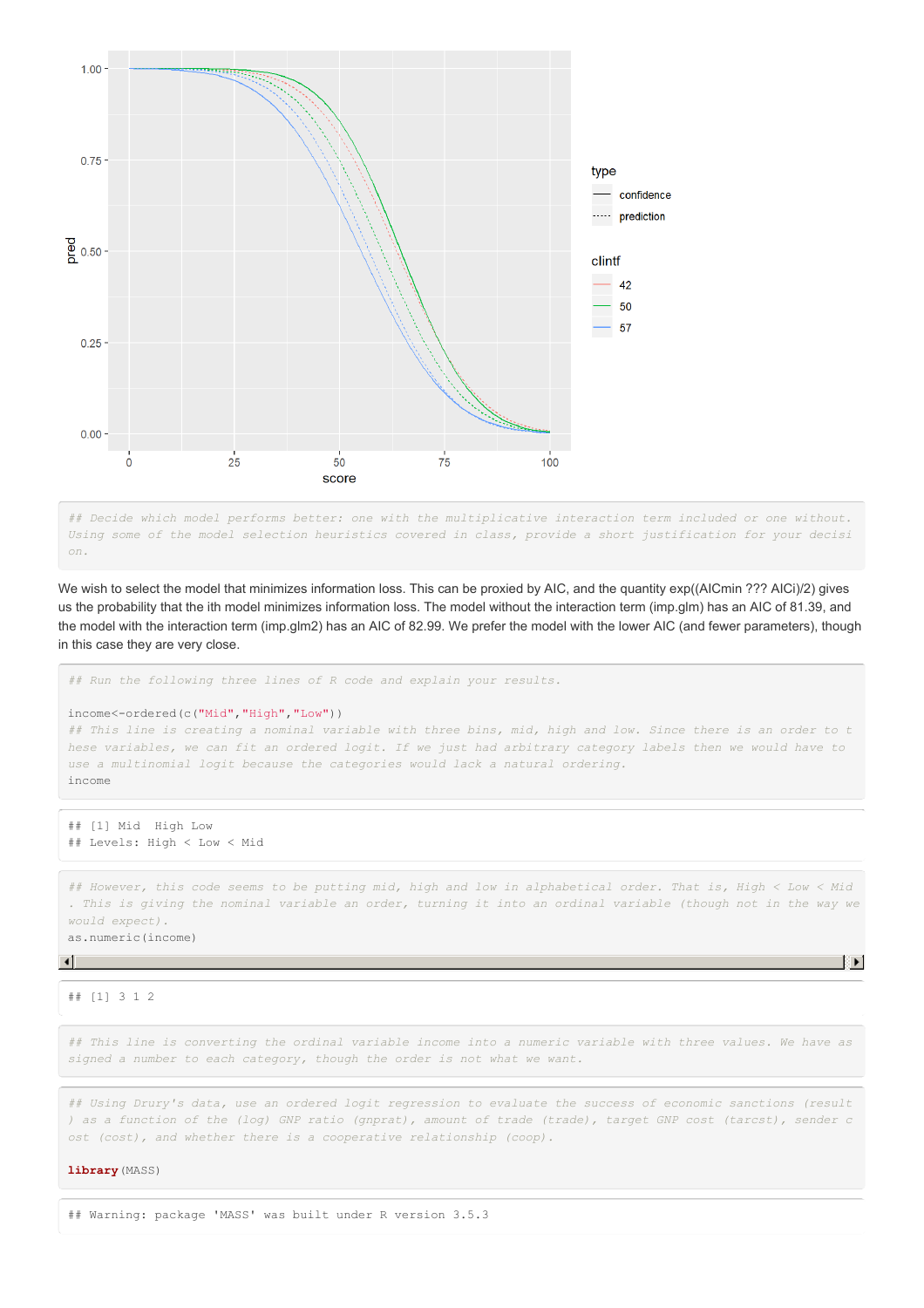```
drury<-read.csv('drury_jpr_data.csv')
drury$loggnprat<-log(drury$gnprat)
dglm<-polr(as.ordered(result) ~ loggnprat + trade + tarcst + cost + coop, data = drury, method="logistic")
## Construct a counterfactual scenario for a particular variable, justify it, and analyze it in a one page w
rite up with text, graphic, and tabular information integrated. You can find the polr() function in the MASS
libray. The rms library also has ordered logit functionality.
beta <- coef(dglm)
tau <- dglm$zeta
attach(drury)
## The following object is masked from package:MASS:
##
## coop
## We will construct a counterfactual scenario where all variables are held at their median values except fo
r logged GNP ratio. We wish to isolate the effect of marginal increases in logged GNP ratio.
X <- cbind(min(loggnprat):max(loggnprat), median(trade), median(tarcst), median(cost), median(coop))
p1 \leftarrow plogis(tau[1] - X \*% beta)
```

```
p2 \leq p \log i \left( \tan(2) - X \right) * \left( \tan(2) - p \right) - plogis(tau[1] - X * \left( \tan(2) - X \right)p3 \leq - plogis(tau[3] - X %*% beta) - plogis(tau[2] - X %*% beta)
p4 \le -1.0 - plogis(tau[6] - X 8* beta)
```




plot(min(loggnprat):max(loggnprat)) lines(min(loggnprat):max(loggnprat))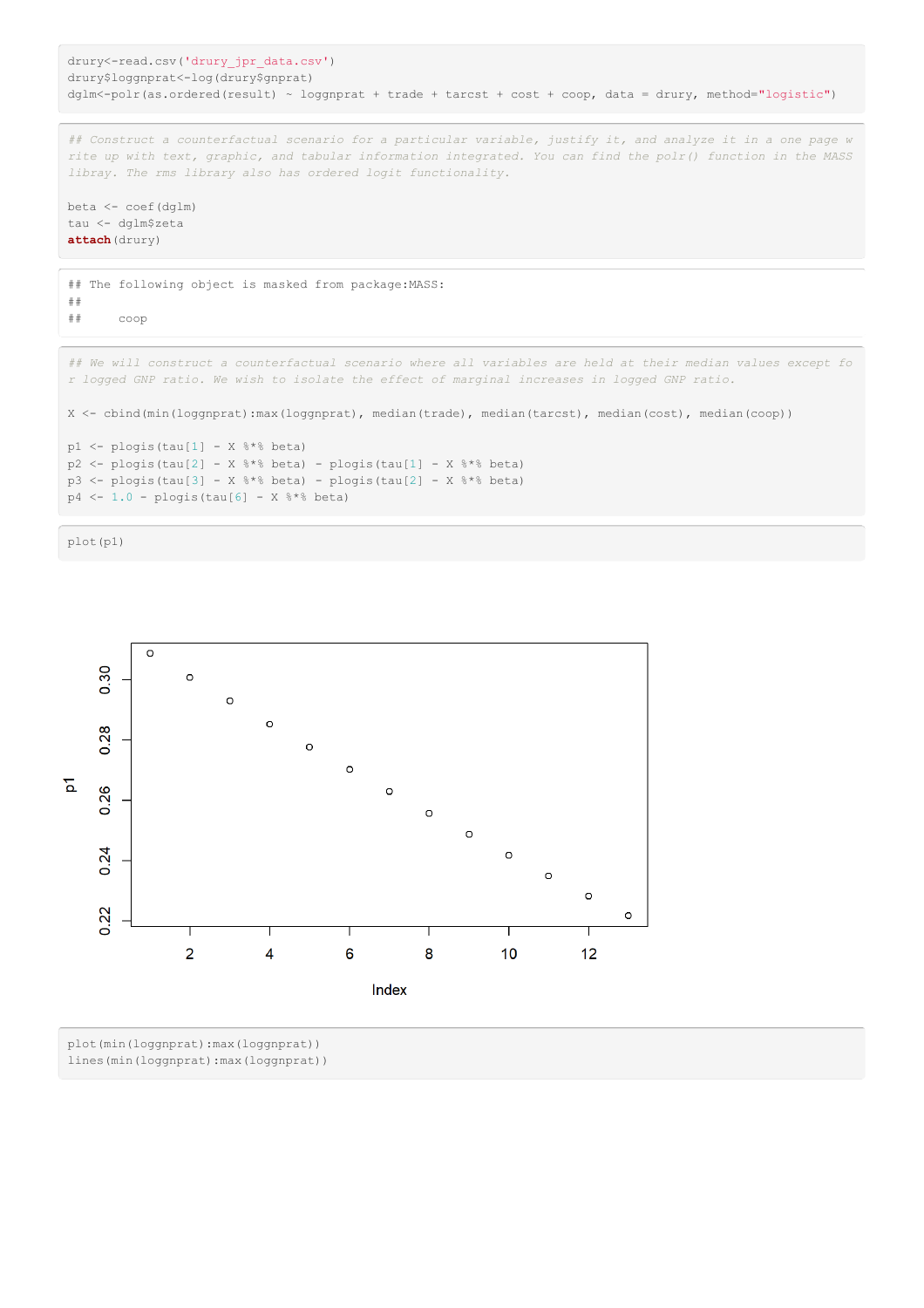





plot(min(loggnprat):max(loggnprat)) lines(min(loggnprat):max(loggnprat))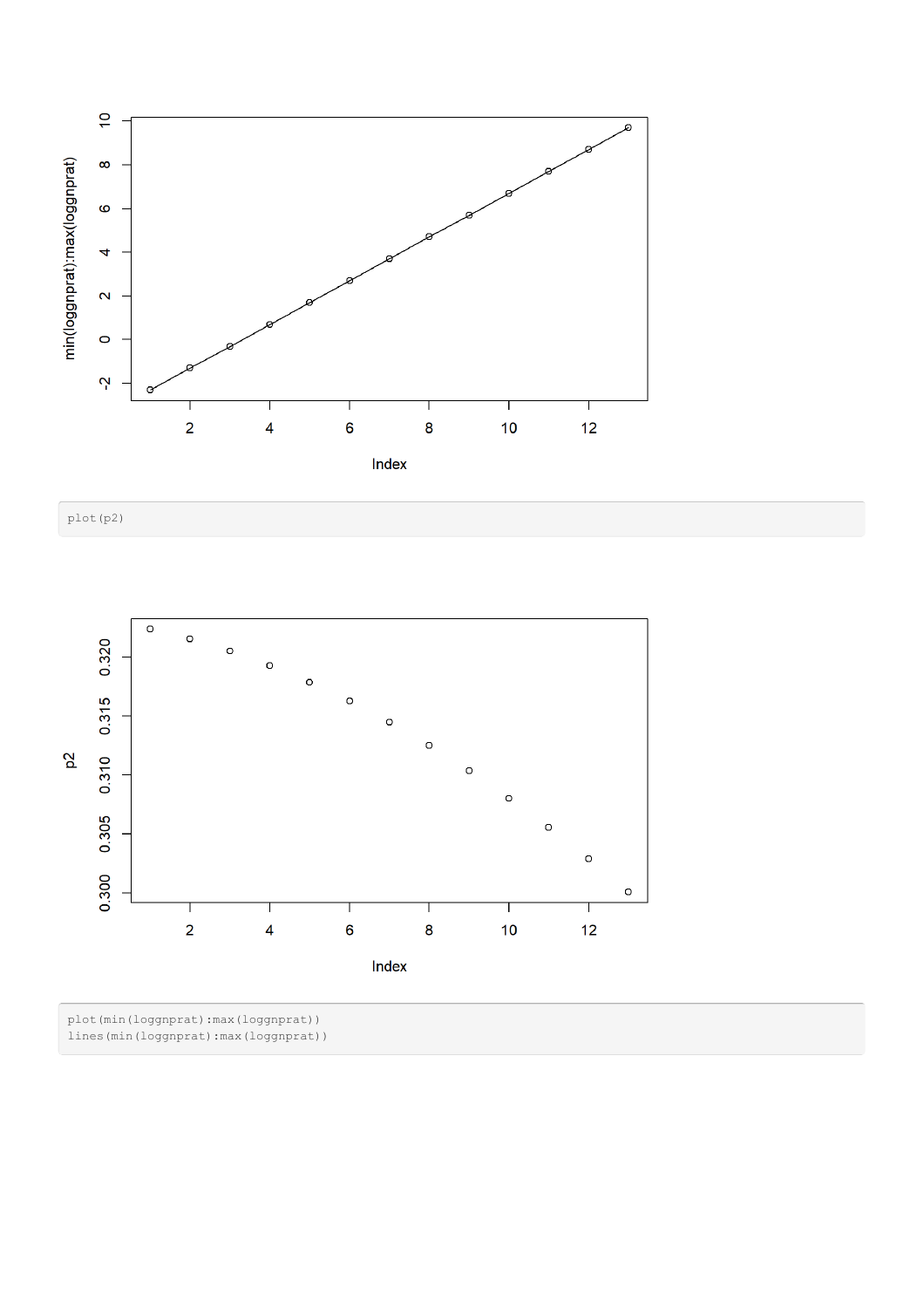





plot(min(loggnprat):max(loggnprat)) lines(min(loggnprat):max(loggnprat))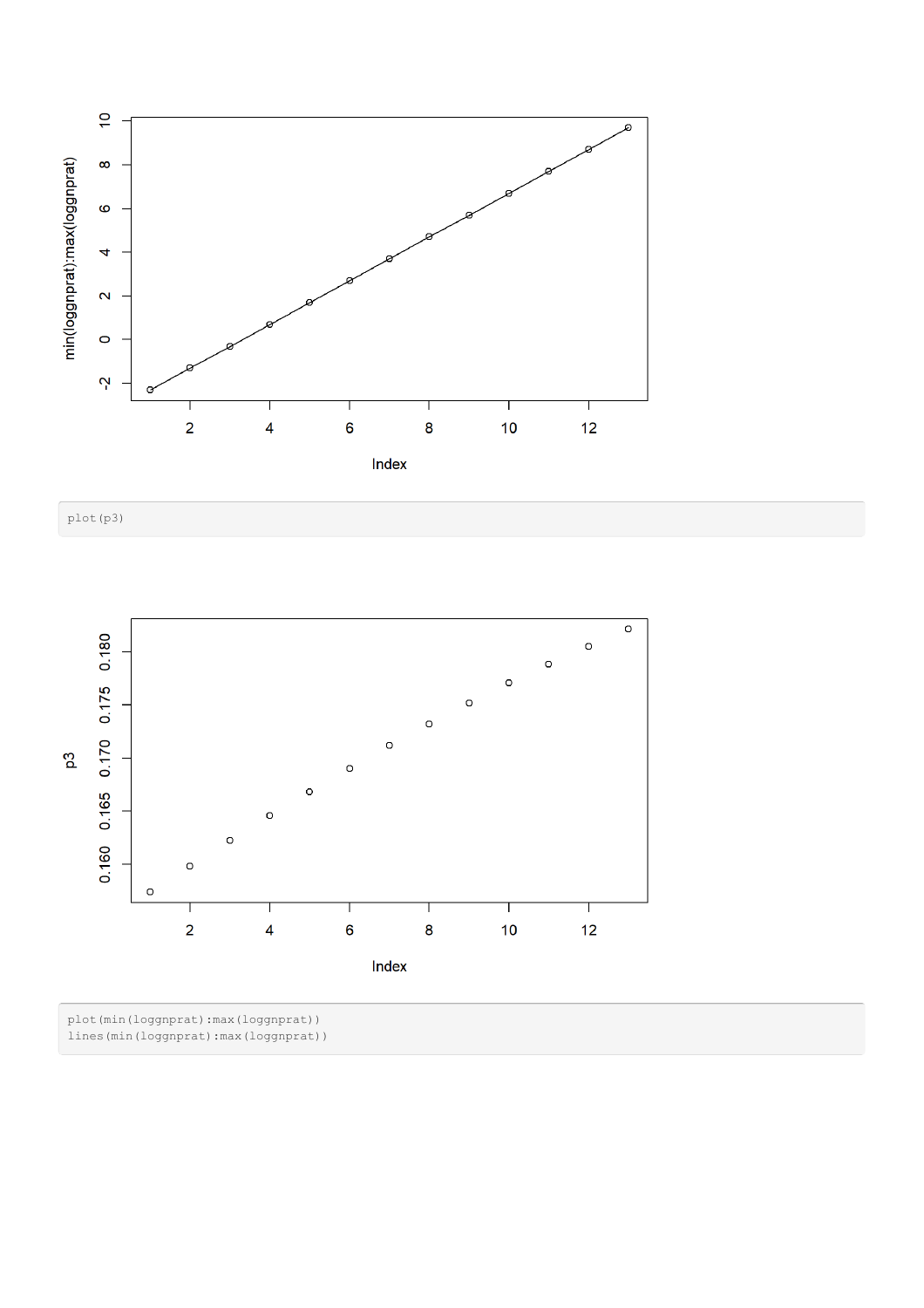

## Fit the same linear specification but fitting the model as a multinomial logit. Evaluate whether the para *llel regressions assumption holds for this model.*

```
library(mlogit)
```
## Warning: package 'mlogit' was built under R version 3.5.3

## Loading required package: Formula

## Warning: package 'Formula' was built under R version 3.5.2

## Loading required package: zoo

## Warning: package 'zoo' was built under R version 3.5.2

##

## Attaching package: 'zoo'

## The following objects are masked from 'package:base': ##

## as.Date, as.Date.numeric

## Loading required package: lmtest

## Warning: package 'lmtest' was built under R version 3.5.2

**library**(nnet)

## Warning: package 'nnet' was built under R version 3.5.3

multmodel<-multinom((result) ~ loggnprat + trade + tarcst + cost + coop, data=drury)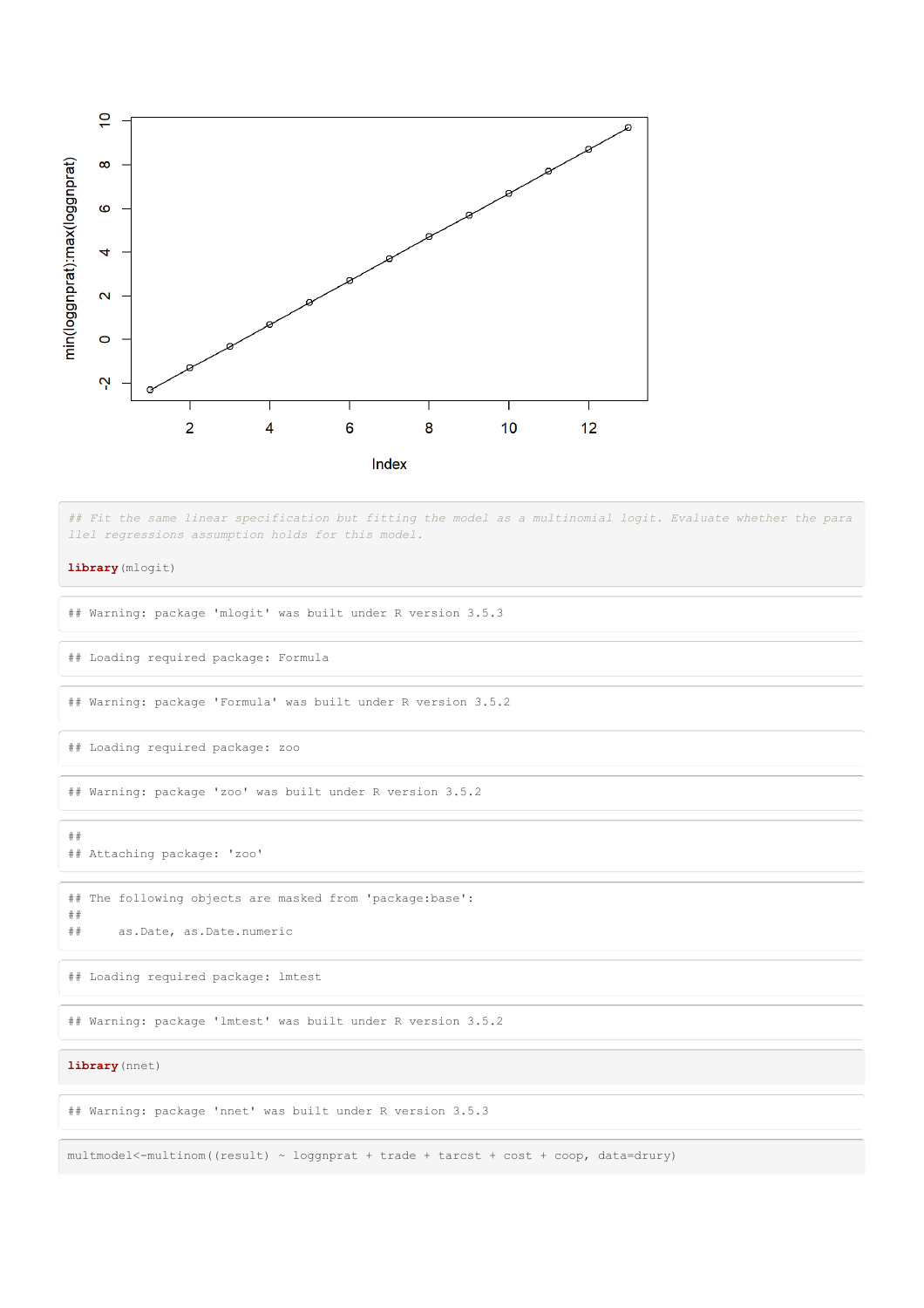```
## # weights: 28 (18 variable)
## initial value 160.810146
## iter 10 value 149.716660
## iter 20 value 144.305997
## final value 144.300206
## converged
```
summary(multmodel)

```
## Call:
## multinom(formula = (result) ~ loggnprat + trade + tarcst + cost +
## coop, data = drury)
##
## Coefficients:
## (Intercept) loggnprat trade tarcst cost coop
## 2 0.4489268 0.183869302 0.00303299 0.001370793 -0.1704769 -0.4081447
## 3 1.9246732 0.007374492 0.01438233 0.002967986 -1.1660786 -0.5541778
## 4 0.6681935 0.083692739 0.01561906 0.002766077 -0.2687851 -0.5442789
##
## Std. Errors:
## (Intercept) loggnprat trade tarcst cost coop
## 2 1.081758 0.1357278 0.008112545 0.001707285 0.4227107 0.2786250
## 3 1.274881 0.1640398 0.008974747 0.001574317 0.5345912 0.3468039
## 4 1.051694 0.1397161 0.007695706 0.001549867 0.4114106 0.2796418
##
## Residual Deviance: 288.6004
## AIC: 324.6004
```
## The parallel regressions assumption is not necessary for a multinomial logit, because we are allowing the slope to change for each value that the target variable can take. We are not making the parallel regressions assumption here. However, from the results of this model, we can see that the parallel regressions assumptio n does not hold for our data. Indeed, we can see how (for example) the slope of the variable loggnprat chang *es between results 2 and 3, and the same is true for tarcst and cost.*

## Using the scenario you devised in the first part of this question provide an interpretation of the MNL ve rsion of the model that you just fit. The multinom() function in the nnet library fits multinomial logit. Yo *u might also consider the mlogit library.*

X <- data.frame(loggnprat=min(loggnprat):max(loggnprat), trade=median(trade), tarcst=median(tarcst),cost= me dian(cost), coop=median(coop))

pred <- predict(multmodel,X,type='probs')

plot(min(loggnprat):max(loggnprat), pred[,1], type='l', col='blue') lines(min(loggnprat):max(loggnprat), pred[,2], col='red') lines(min(loggnprat):max(loggnprat), pred[,3], col='green') lines(min(loggnprat):max(loggnprat), pred[,4])